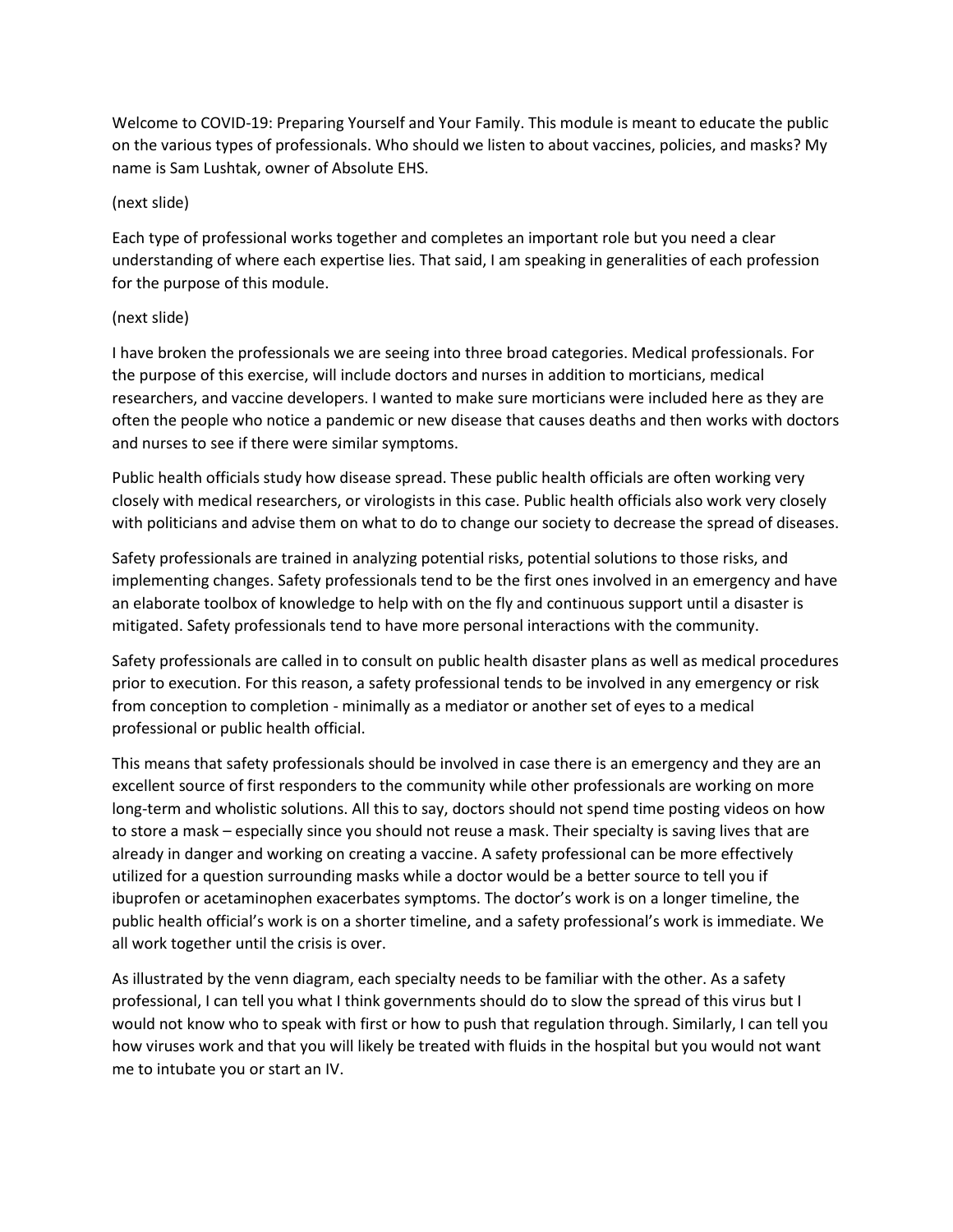When it comes to immediate crisis management, masks, and soap, a safety professional will have more expertise with these things, as they possess intimate knowledge of personal protective equipment. While the other two categories of profession use personal protective equipment every day, a safety professional knows how to fit test a mask, which mask should be used for which application, and the various types that extend to all industries and applications.

#### (next slide)

Safety professionals want you to know that there are many risks to the untrained person when it comes to wearing masks of any sort. If you do wear a mask, know that it has points of failure. I encourage you to watch the module on masks on my website to learn more about this. Masks, should you choose to wear them, cannot be reused or shared – despite what you may see doctors doing (remember, they at least have some basic training and know the risks they are presenting to themselves).

When it comes to gloves, gloves protect your skin. They do not protect each surface you touch. They do not protect your nose, mouth or eyes. Wearing gloves will do absolutely nothing against this virus if they are not changed between surface contacts, are not used to touch your own common items – such as a cell phone or the inside of your own pocket– or your face. Hands must be washed with soap and water after gloves are removed every time. Glove material matters as well.

Soap and water will defeat a virus! Hand sanitizer won't quite cut it. Please see the module on soap and water v. hand sanitizer on my website about this. You also don't need fancy chemicals to clean your door handles, dish soap and water will do it. Remember, vinegar is no replacement for soap.

Since every interaction with anyone is a potential point of failure, you need to learn to think like a safety professional if you plan on going out or have something delivered. I would encourage you to watch the module on degrees of separation and flattening the curve which is posted on my website. Minimally, do the 'degrees of separation' worksheet posted under the 'support documents' tab.

Ultimately, staying home is ideal.

# (next slide)

Public health officials need you to understand that this virus can infect people before you ever show symptoms. On top of that, you may never show symptoms which means many people can be infected by each other and never know. Every infected person is equated to 2.5 people becoming infected. For this reason, public health officials need us all to be honest about any symptoms we may feel and understand that this is not simply a child-like game of 'not touching you'. The minimum of 6 feet apart guideline is if you need to be physically near someone. It is not an invitation to have a picnic on an abnormally large blanket. Every interaction has a potential point of failure.

Staying home is ideal.

# (next slide)

Medical professionals want us all to understand that they are in the middle of this every day. They are getting exposed to many cases of COVID-19 every day and they are bringing this virus home to their families every day. The more people who get sick, the more people they are exposed to. These medical professionals are the only ones who can provide life-saving treatments which makes this virus